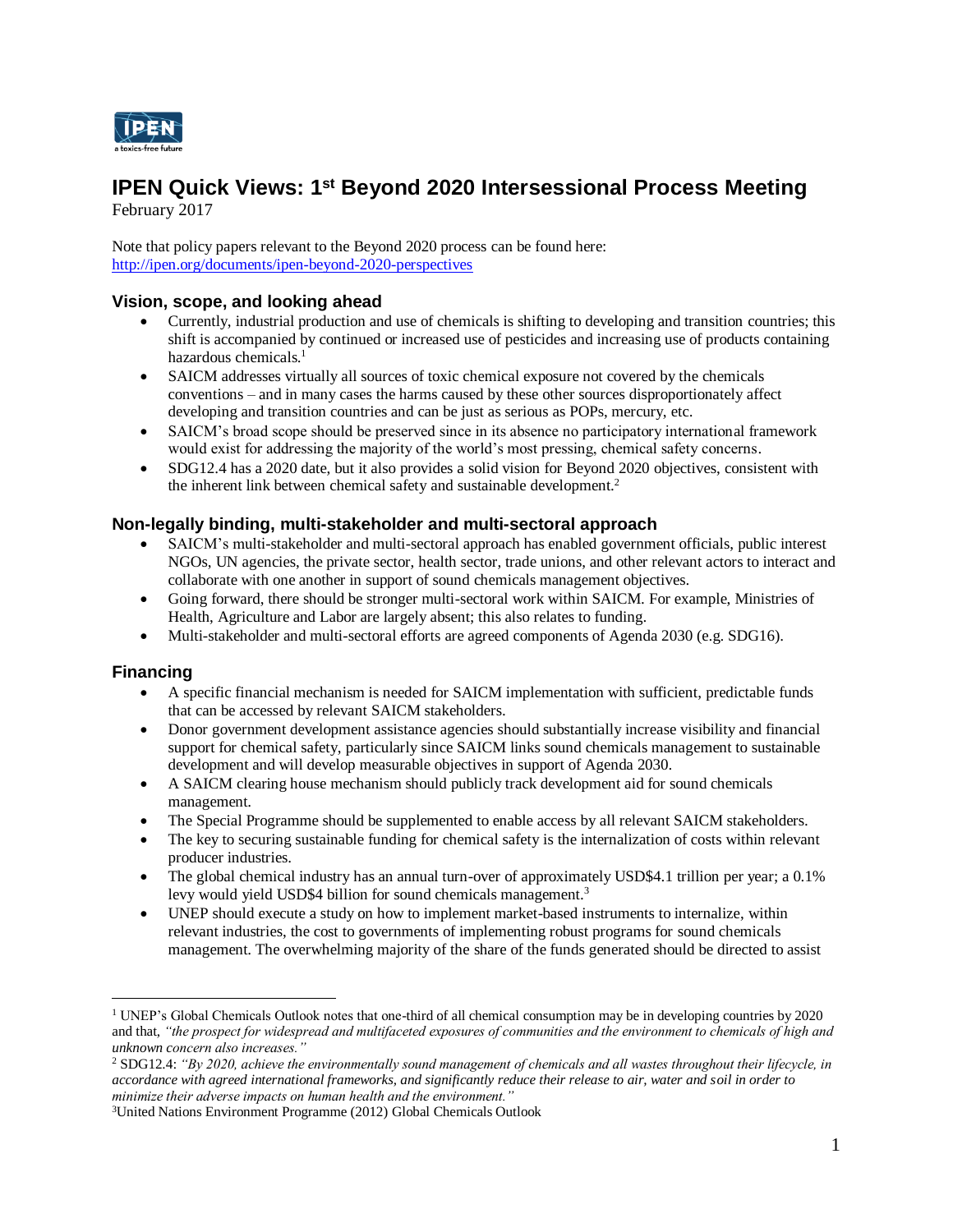chemical safety activities in developing and transition countries. The study should include input by stakeholders and include global or regional approaches consistent with Rio Principle 16.

## **Raising SAICM's political priority**

- At the Rio+20 summit, governments agreed on the need for*, "heightened efforts to increase the political priority accorded to sound management of chemicals and waste."*<sup>4</sup>
- As chemical use and production continues to expand, SAICM should be upgraded in importance to match the growing challenge of health, environmental, and economic injuries associated with the production, use, and disposal of toxic chemicals and wastes.
- Further formalizing and funding the coordination of the multi-stakeholder, inter-ministerial committee recommended in the SAICM agreement would increase the political priority of SAICM.
- One way to do this would be to create synergies at the national level by broadening the mission of national ozone units to serve as chemical safety units. If funded, these units could serve a role in coordination, regulation, financing /mainstreaming, compliance, needs assessment, reporting and others.

### **Responding to new and emerging policy issues**

- Current emerging policy issues and issues of concern should be carried forward and further advanced: lead in paint (SDGs 3, 16), highly hazardous pesticides (SDGs 2, 3, 8), chemicals in products (SDGs 3, 8, 16), hazardous substances in electronics (SDGs 3, 8, 12), endocrine disrupting chemicals (SDGs 3, 16), nanotechnologies and manufactured nanomaterials (SDGs 3, 16) and environmentally persistent pharmaceutical pollutants (SDGs 3, 7).
- Please see this reference for measurable indicators for current and new SAICM initiatives.<sup>5</sup>

### **Agenda 2030**

 $\overline{a}$ 

- Chemical safety can make contributions to achieving SDGs 2, 3, 4, 5, 6, 8, 9, 11, 12, 13, 14, 15, 16, and 17.
- Objectives in support of Agenda 2030 should be clearly measurable, with adequate quantitative and qualitative indicators that facilitate a running assessment of successes and challenges.<sup>5</sup>
- 5 new initiatives should be developed in support of Agenda 2030: zero waste (SDGs 11, 12, 13), workplace right to know (SDGs 3, 8, 16), agroecology (SDGs 2, 3, 4, 5, 6, 8, 12, 13), plastics (SDGs 11, 12, 14), and women and chemical safety (SDGs 2, 3, 4, 5, 6, 8, 9, 11, 12, 13, 14, 15, 16, 17).<sup>5</sup>

#### **Women and chemical safety**

- Adopting women and chemical safety as an issue of concern would be a key contribution to achieving many SDGs within Agenda 2030 (SDGs 2, 3, 4, 5, 6, 8, 9, 11, 12, 13, 14, 15, 16, 17).<sup>5</sup>
- SAICM, Stockholm and Minamata Conventions all note the importance of reducing chemical exposure impacts on women.
- A multi-stakeholder women and chemical safety working group should be established by 2020 to develop recommendations for actions related to women and chemical safety that are included in workplans guiding SAICM emerging policy issues and issues of concern.
- Female Ministers of Environment, Health, and Agriculture, in collaboration with relevant stakeholders, should develop a report for SAICM on women and chemical safety for release in 2020 that includes case studies and concerns from all UN regions and a declaration based on the recommendations of the report.

#### **Green chemistry and sustainable chemistry**

 Both green chemistry and sustainable chemistry are useful in the Beyond 2020 process but neither concept replaces the need for sound chemicals management or dealing with legacy issues. 5

<sup>4</sup> United Nations (2012) Resolution adopted by the General Assembly on 27 July 2012: 66/288. The Future We Want, Para 223, A/RES/66/28[8 https://sustainabledevelopment.un.org/futurewewant.html](https://sustainabledevelopment.un.org/futurewewant.html)

<sup>5</sup> <http://ipen.org/documents/ipen-beyond-2020-perspectives>